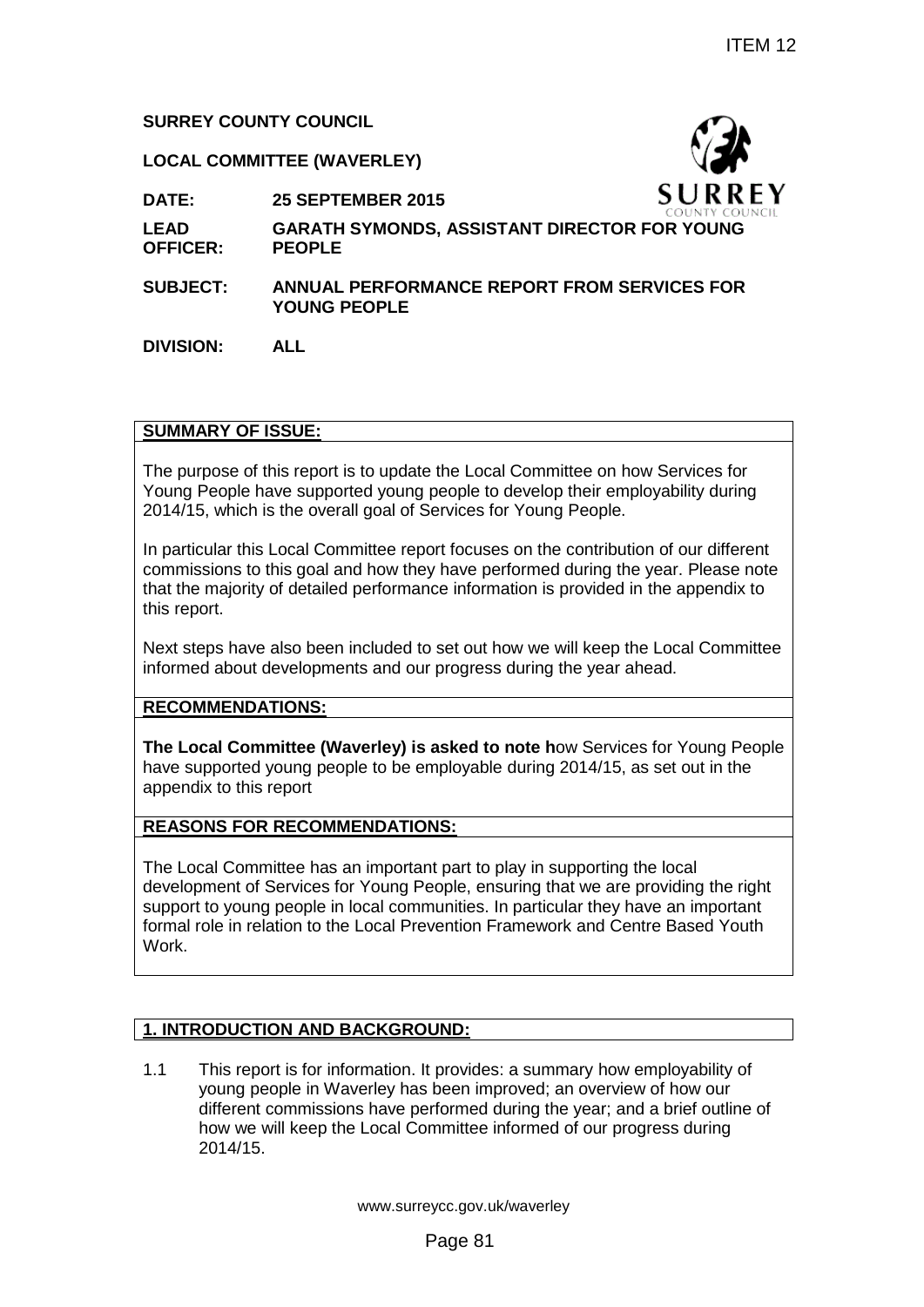## **2. ANALYSIS:**

### **3. OPTIONS:**

## **4. CONSULTATIONS:**

### **5. FINANCIAL AND VALUE FOR MONEY IMPLICATIONS:**

### **6. EQUALITIES AND DIVERSITY IMPLICATIONS:**

### **7. LOCALISM:**

#### **8. OTHER IMPLICATIONS:**

| ITEM 12                                                                                                                                                                                                                                                                                                                                            |                      |  |
|----------------------------------------------------------------------------------------------------------------------------------------------------------------------------------------------------------------------------------------------------------------------------------------------------------------------------------------------------|----------------------|--|
| 2. ANALYSIS:                                                                                                                                                                                                                                                                                                                                       |                      |  |
|                                                                                                                                                                                                                                                                                                                                                    |                      |  |
| 2.1 A detailed analysis of performance is provided in the <b>Appendix</b> to this report.                                                                                                                                                                                                                                                          |                      |  |
| 3. OPTIONS:                                                                                                                                                                                                                                                                                                                                        |                      |  |
| 3.1 There are no options in relation to this 'for information' report.                                                                                                                                                                                                                                                                             |                      |  |
| <b>4. CONSULTATIONS:</b>                                                                                                                                                                                                                                                                                                                           |                      |  |
| 4.1 During 2014-15 there has been wide ranging consultation with young<br>people, staff, and partner agencies. This has helped us to review our<br>performance and re-commission our services for 2015-16.                                                                                                                                         |                      |  |
| Members have been consulted through the Local Committee Youth Task<br>Group, Youth Steering Groups at some of our Youth Centres and through<br>the different re-commissioning engagement events held during 2014-15.                                                                                                                               |                      |  |
| The feedback from these different consultations has directly contributed to<br>the development of our services during the year.                                                                                                                                                                                                                    |                      |  |
| 5. FINANCIAL AND VALUE FOR MONEY IMPLICATIONS:                                                                                                                                                                                                                                                                                                     |                      |  |
| 5.1 The budget allocated to each of the commissions in Services for Young<br>People is provided in the appendix.                                                                                                                                                                                                                                   |                      |  |
| <b>6. EQUALITIES AND DIVERSITY IMPLICATIONS:</b>                                                                                                                                                                                                                                                                                                   |                      |  |
| 6.1 Through local commissioning and needs analysis we focus our resources on<br>identifying and supporting those young people who are most at risk of<br>experiencing negative outcomes in the future. This group includes young<br>people from a wide range of backgrounds and its make up often varies<br>between different parts of the county. |                      |  |
| 7. LOCALISM:                                                                                                                                                                                                                                                                                                                                       |                      |  |
| 7.1 Although this report is for information and, as such, there is no decision, it is<br>intended to provide the Local Committee with the information it needs to<br>provide effective local scrutiny of Services for Young People.                                                                                                                |                      |  |
| 8. OTHER IMPLICATIONS:                                                                                                                                                                                                                                                                                                                             |                      |  |
| Area assessed:                                                                                                                                                                                                                                                                                                                                     | Direct Implications: |  |
| <b>Crime and Disorder</b>                                                                                                                                                                                                                                                                                                                          | Set out below        |  |
| <b>Sustainability (including Climate</b><br>Change and Carbon Emissions)                                                                                                                                                                                                                                                                           | Set out below        |  |
| Corporate Parenting/Looked After<br>Children                                                                                                                                                                                                                                                                                                       | Set out below        |  |
| Safeguarding responsibilities for<br>vulnerable children and adults                                                                                                                                                                                                                                                                                | Set out below        |  |
| <b>Public Health</b>                                                                                                                                                                                                                                                                                                                               | Set out below        |  |
| www.surreycc.gov.uk/waverley                                                                                                                                                                                                                                                                                                                       |                      |  |
| Page 82                                                                                                                                                                                                                                                                                                                                            |                      |  |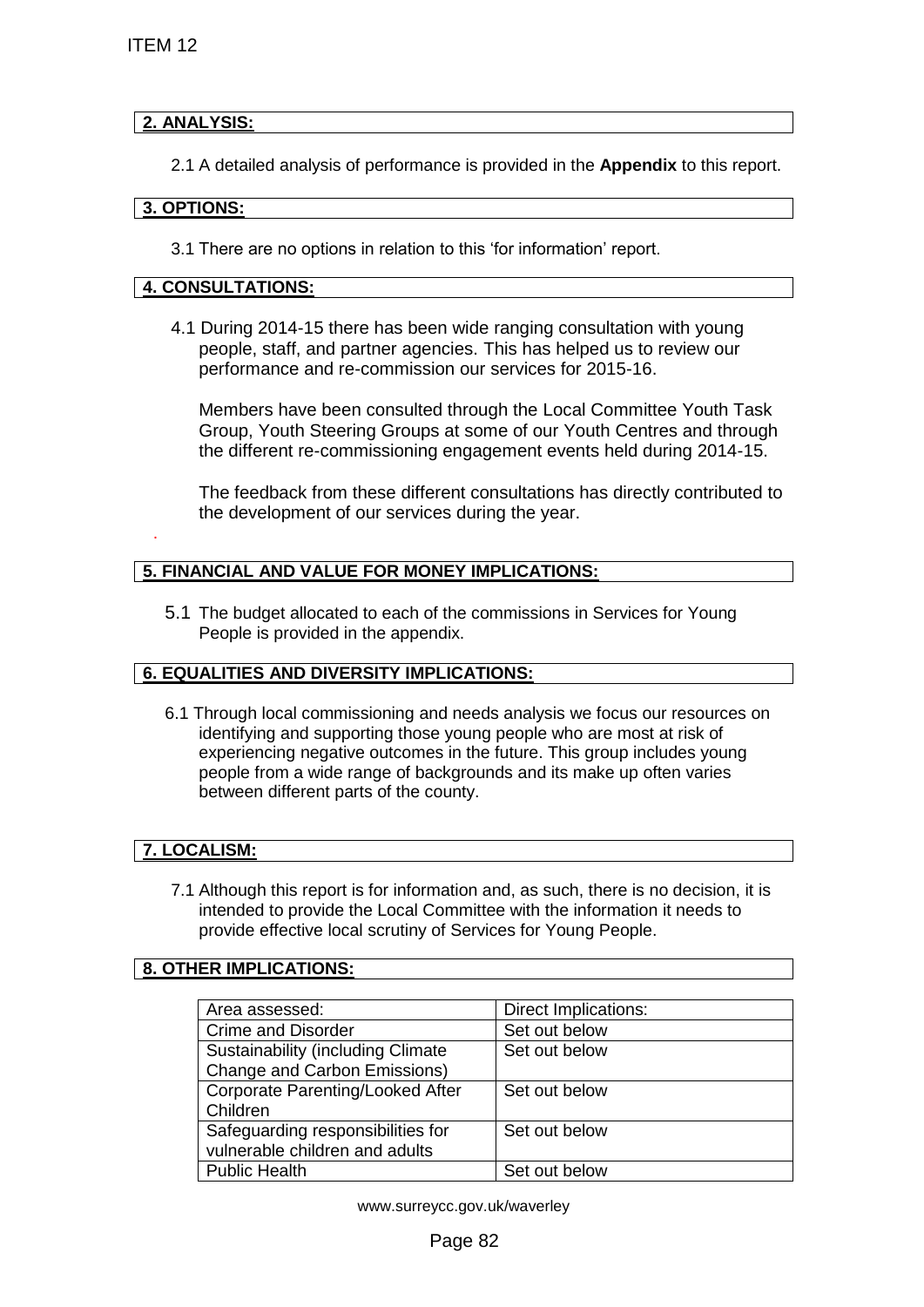8.1 Crime and Disorder implications

The Youth Support Service provides support to young people who have offended and those who are at risk of offending. Other commissions within Services for Young People also play an early help role in reducing offending behaviour amongst young people, in particular the Local Prevention Framework and Centre Based Youth Work. ITEM 12<br>
TEM 12<br>
TEM 12<br>
Trisk of offending, Other commissions within<br>
trisk of offending, Other commissions within<br>
Deple, in particular the Local Prevention<br>
Youth Work.<br>
Repeople locally reduces reliance on transport<br>
t

#### 8.2 Sustainability implications

Delivering services for young people locally reduces reliance on transport and minimises carbon emissions as a result.

#### 8.3 Corporate Parenting/Looked After Children implications

Young people who are looked after are a key target group for Services for Young People

8.4 Safeguarding responsibilities for vulnerable children and adults implications

Services for Young People plays a key role in safeguarding vulnerable children and young people in Surrey.

8.5 Public Health implications

Services for Young People deliver a number of services that improve the health of young people in Surrey, in particular providing them with information so that they make informed choices about healthy lifestyles, including sexual health.

### **9. CONCLUSION AND RECOMMENDATIONS:**

9.1 This report and the information included in the appendix have provided an overview of the performance of Services for Young People in Waverley and highlighted the significant progress made during 2014/15 to improve outcomes for young people.

### **10. WHAT HAPPENS NEXT:**

10.1 To keep the Local Committee informed about the progress of the Service during 2015/16, Services for Young People attend up to two Youth Task Groups per year and circulate bi-annual progress reports electronically to each Task Group Member.

**Contact Officer:** Mark Patchett, YSS Team Manager, Waverley –07974 441719 **Consulted:** As set out in the main report

www.surreycc.gov.uk/waverley